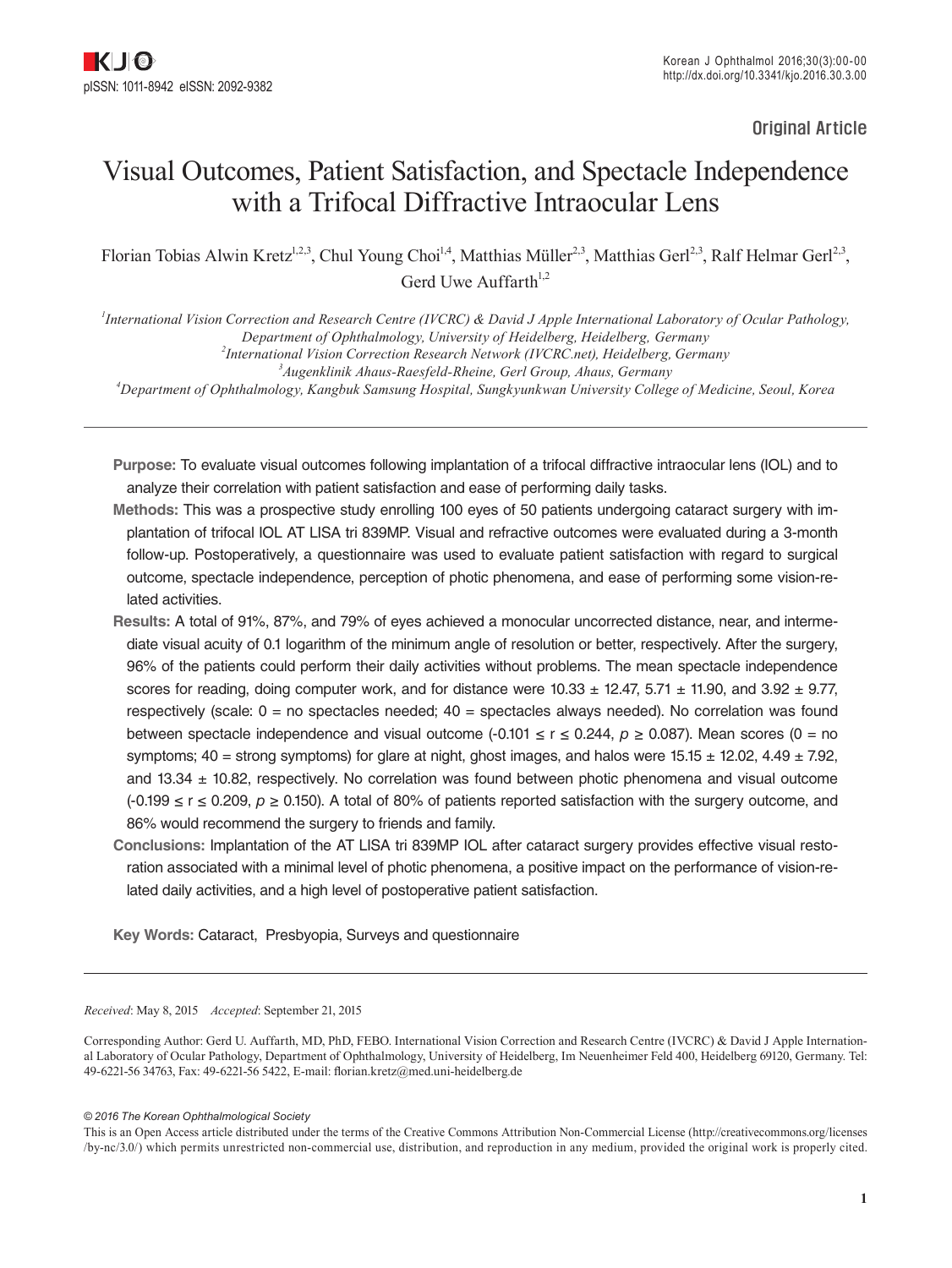Trifocal diffractive intraocular lenses (IOLs) distribute light to distant, intermediate, and near foci without a clinically significant deterioration in visual quality [1,2]. Consequently, trifocal IOLs provide significantly better intermediate vision compared to conventional bifocal diffractive IOLs [3]. One of the currently available trifocal IOLs is the AT LISA tri 839MP IOL from Carl Zeiss Meditec (Jena, Germany), which combines a central 4.3-mm trifocal area with a bifocal diffractive surface between 4.3 and 6 mm in diameter [4]. Previous studies have demonstrated that this IOL is able to provide good visual contrast sensitivity and optical quality outcomes [3-6]. Likewise, Law et al. [6] evaluated a sample of 60 eyes of 30 patients implanted with the AT LISA tri 839MP IOL to determine the level of patient satisfaction with regard to surgical outcome and the impact of the surgery on daily vision-related activities. These authors found that 76.7% of patients were entirely satisfied with the visual outcome and had no difficulties in watching TV or driving 6 months after surgery [6]. Moderate difficulties were reported by a limited percentage of patients in this same study for performing some near and intermediate vision tasks, such as reading the newspaper or working on the computer [6]. Multifocal IOLs have been demonstrated to have an impact on patient quality of life, and this impact has been shown to depend on visual outcome [7,8]. The current study aimed to investigate the correlations between visual outcome obtained with the trifocal diffractive IOL AT LISA tri 839MP and patient satisfaction, spectacle independence, and ease in performing vision-related tasks.

# **Materials and Methods**

### **Patients**

In this prospective study, 100 eyes of 50 patients were enrolled. The included patients had cataract or presbyopia/ pre-presbyopia suitable for refractive lens exchange and were seeking spectacle independence. Excluded were patients had a history of glaucoma or retinal detachment, corneal disease, irregular corneal astigmatism, abnormal iris, macular degeneration or retinopathy, neurophthalmic disease, history of ocular inflammation, or previous ocular surgery or corneal astigmatism of 1.25 diopter (D) or greater. In all cases, bilateral cataract surgery was per-

formed with implantation of the trifocal IOL AT LISA tri 839MP (Carl Zeiss Meditec). All patients were adequately informed about the study and signed a consent form. The study adhered to the tenets of the Declaration of Helsinki and was approved by the local ethics committee.

### Examination protocol

A complete preoperative ophthalmological examination was performed, including manifest refraction, keratometry, monocular uncorrected distance visual acuity (UDVA) and corrected distance visual acuity (CDVA), Goldmann applanation tonometry, slit lamp examination, corneal topography, biometry (IOL Master v.4.3, Carl Zeiss Meditec), and funduscopy. In all cases, the SRK-T formula was used to calculate the IOL power for implantation based on measurements of corneal power, axial length (AL), and anterior chamber depth, obtained with the IOL Master system. Target refraction was emmetropia in all cases.

 Patients were examined the day after surgery and at 1 and 3 months after surgery. At 3 months postoperatively, the examination protocol was identical to the preoperative protocol with the additional evaluation of binocular UDVA, monocular and binocular uncorrected intermediate visual acuity (UIVA) (66 cm), and monocular and binocular uncorrected near visual acuity (UNVA) (40 cm). In addition, all patients completed a self-developed questionnaire including questions about the level of patient satisfaction with regard to surgical outcome, level of spectacle independence, and difficulty performing vision-related activities after surgery. Specifically, patients were asked about difficulty performing the following activities (scale:  $1 =$  no difficulty;  $2 =$  moderately difficult;  $3 =$  difficult; and  $4 =$  unable to perform): reading the newspaper, reading a book, watching TV, driving a car during the day, driving a car at night, shopping, doing computer work, working in the house or garden, and doing handicraft work. In addition, patients were asked about the intensity of the following symptoms using a scale from 0 (not at all) to 40 (very strong): glare during the day; glare at night; ocular burning or pain; halos; ghost images; visual problems under bright, normal, and low light conditions; irritation from halos in traffic situations; and irritation from halos during daily activities. The spectacle independence scores for reading, doing computer work, and for distance were also evaluated on a 0 to 40 scale (not at all/complete depen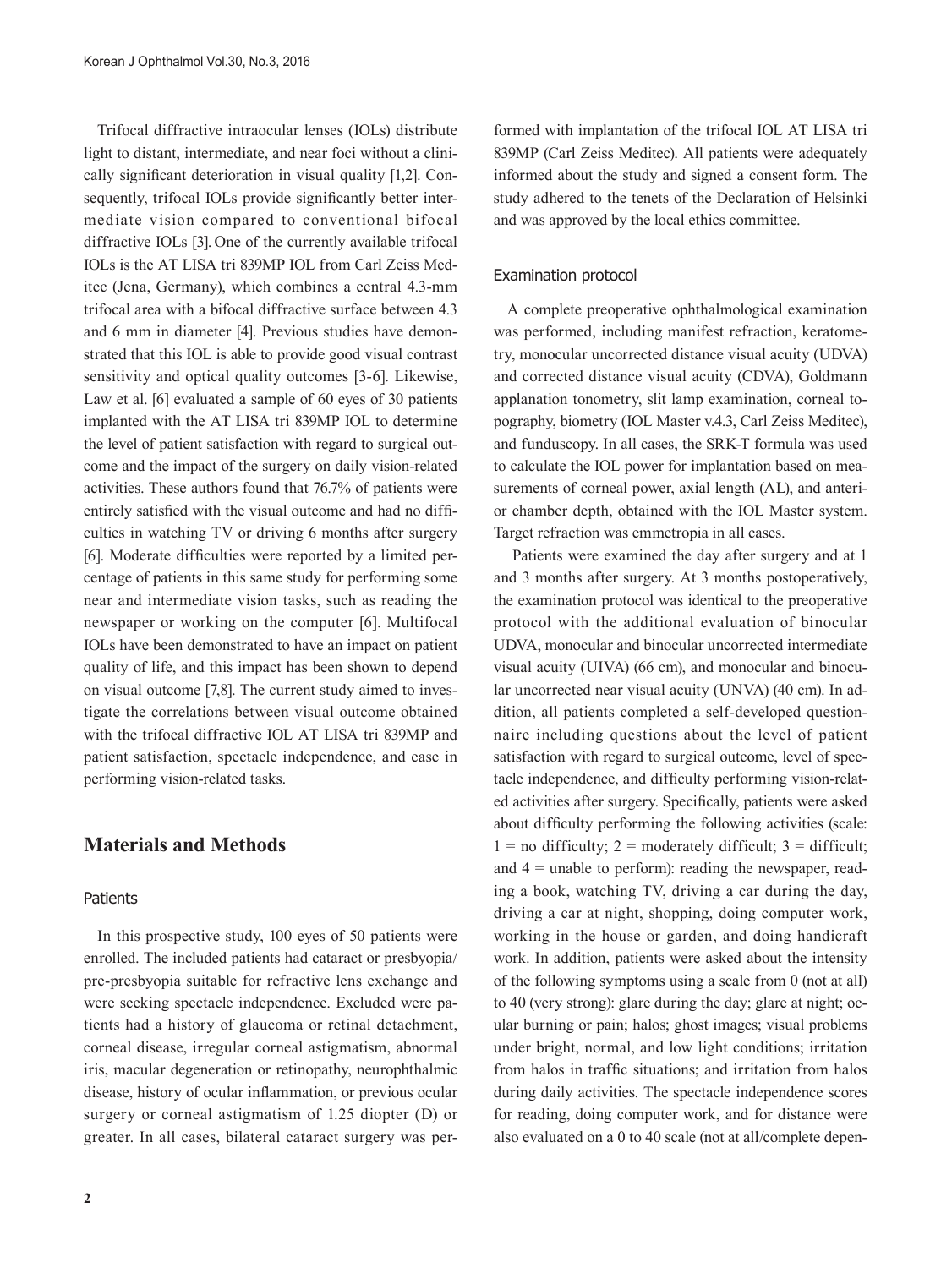dence). Finally, the following questions about satisfaction with the surgery were asked: "Have you been able to perform your daily activities since surgery?" (yes/partly/no), "Are you happy with the outcome of the surgery?" (yes/ partly/no), "Would you choose the same IOL model again?" (yes/no), "Were you able to complete this questionnaire without glasses?" (yes/no), and "Would you recommend the surgery and IOL?" (yes/no).

## **Surgery**

Experienced surgeons performed all surgeries using a standard, sutureless, micro-coaxial 2.2-mm phacoemulsification technique. All incisions were made at the steep axis of the cornea. Topical anesthesia and mydriatic drops were instilled prior to the surgical procedure in all cases. After capsulorrhexis creation and phacoemulsification, the IOLs were inserted into the capsular bag through the main incision using the BLUEMIXS 180 injector (Carl Zeiss Meditec). A postoperative topical therapy of combined antibiotic and steroid (tobramycin 0.3%, dexamethasone 0,1%; Tobradex, Alcon, Fort Worth, TX, USA) was prescribed to be applied four times daily for 1 week.

#### Statistical analysis

SPSS ver. 15.0.1 (SPSS Inc., Chicago, IL, USA) was used for statistical analysis. The Kolmogorov-Smirnov test was used to determine the normality of the data distribution. When parametric analysis was possible, Student's *t*-test for paired data was performed for all parameter comparisons between preoperative and postoperative examinations, and Student's *t*-test for unpaired data was performed for comparisons between independent groups. When parametric analysis was not possible, the Wilcoxon rank sum test was applied to assess the differences between consecutive examinations, and the Mann-Whitney test was used to evaluate differences between independent groups. The correlations between different clinical variables were investigated with the Pearson or Spearman correlation coefficient depending on whether the normality condition could be assumed. In all cases, a *p*-value <0.05 was considered statistically significant. The chi-square test was used to assess differences in categorical variables.

# **Results**

The study enrolled a total of 100 eyes of 50 patients with a mean age of 57.5 years. The mean preoperative AL was 23.92 mm, ranging from 21.43 to 28.59 mm, and the mean preoperative anterior chamber depth was 3.24 mm, ranging from 2.28 to 3.95 mm. The mean preoperative flattest (K1) and steepest (K2) corneal radii of curvature were 7.91 mm (range, 7.30 to 9.11 mm) and 7.75 mm (range, 7.12 to 8.94 mm), respectively. The mean IOL power was 21.3 D and ranged from 5 to 29 D. During the follow-up period, no significant posterior capsule opacification was detected.

### Visual acuity and refractive outcomes

Table 1 summarizes the preoperative and postoperative visual and refractive data obtained from our study sample. As shown, significant improvement was observed in monocular logarithm of the minimum angle of resolution (log-MAR) UDVA and CDVA ( $p < 0.001$ ). Likewise, significant change was observed in manifest sphere ( $p < 0.001$ ) and cylinder ( $p = 0.001$ ) after surgery. A total of 86% and 99% of eyes had postoperative spherical equivalents within 0.50 and 1.00 D of emmetropia, respectively.

Fig. 1 displays the distribution of postoperative monocular and binocular uncorrected, intermediate and near distance visual outcomes in the analyzed sample. As shown, a total of 91%, 87%, and 79% of eyes had monocular UDVA, UNVA, and UIVA of 0.1 logMAR or better, respectively. Likewise, a total of 99%, 99% and 94% of eyes achieved UDVA, UNVA, and UIVA of 0.20 logMAR or better, respectively (Fig. 1). As expected, binocular values of UDVA (*p* = 0.036), UNVA (*p* < 0.001), and UIVA (*p* = 0.001) were significantly better when measured under binocular conditions compared to monocular conditions.

No significant correlation was found between IOL power and postoperative spherical equivalent ( $r = 0.131$ ,  $p = 0.193$ ). There were no significant correlations between postoperative spherical equivalent and AL ( $r = 0.148$ ,  $p = 0.141$ ), K1 (r  $= -0.066$ ,  $p = 0.514$ ), K2 (r = 0.014,  $p = 0.887$ ), or anterior chamber depth ( $r = 0.147$ ,  $p = 0.144$ ). In contrast, a statistically significant correlation was found between binocular UDVA and UIVA ( $r = 0.635$ ,  $p < 0.001$ ) (Fig. 2), as well as between binocular UIVA and UNVA  $(r = 0.453, p = 0.001)$ . Preoperative spherical equivalent did not correlate significantly with any measures of uncorrected postoperative vi-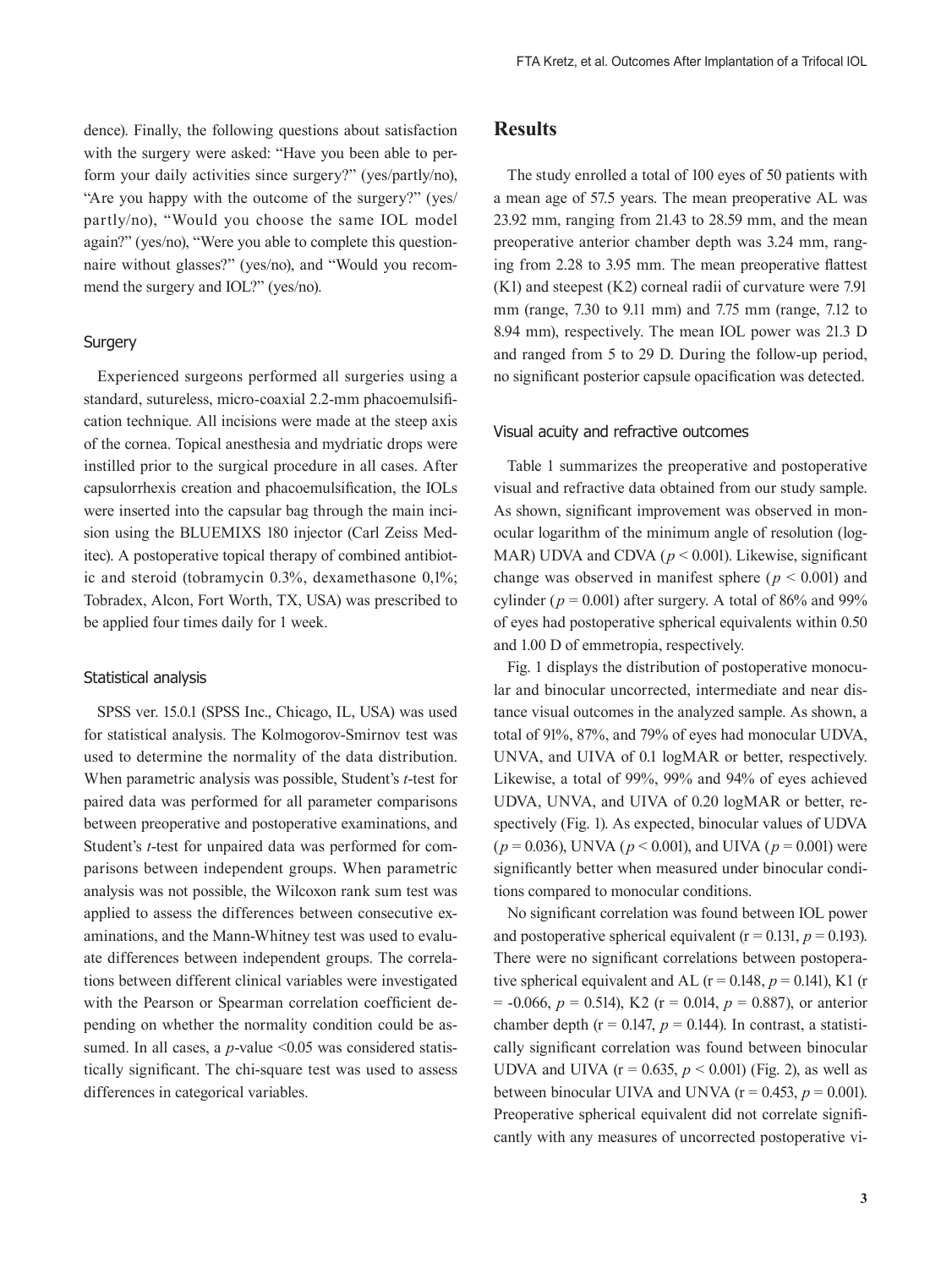|                          | Preoperative                                   | Postoperative                                      | $p$ -value               |
|--------------------------|------------------------------------------------|----------------------------------------------------|--------------------------|
|                          | Mean (range) / median (IQA)                    | Mean (range) / median (IQA)                        |                          |
| Monocular logMAR UDVA    | $0.72$ (0.10 to 2.00) / 0.60 (0.70)            | $0.06$ (-0.10 to 0.30) / 0.10 (0.10)               | < 0.001                  |
| Binocular logMAR UDVA    |                                                | $0.04$ (-0.10 to 0.20) / 0.00 (0.10)               | $\overline{\phantom{a}}$ |
| Sphere $(D)$             | $-0.05$ ( $-13.25$ to 6.25) / $+1.25$ (2.25)   | $+0.20$ (-0.75 to 1.00) / +0.25 (0.50)             | < 0.001                  |
| Cylinder(D)              | $-0.89$ ( $-4.00$ to $0.00$ ) / $-0.75$ (0.50) | $-0.58$ ( $-1.75$ to $0.00$ ) / $-0.50$ ( $0.31$ ) | 0.001                    |
| Spherical equivalent (D) | $-0.44$ ( $-14.00$ to 5.88) / $+0.81$ (2.66)   | $-0.08$ ( $-1.38$ to 0.75) / 0.00 (0.53)           | 0.001                    |
| Monocular logMAR CDVA    | $0.16$ (0.00 to 1.30) / 0.10 (0.30)            | $0.04$ (-0.20 to 0.30) / 0.00 (0.10)               | < 0.001                  |
| Monocular logMAR UNVA    |                                                | $0.06$ (-0.10 to 0.30) / 0.05 (0.10)               | $\overline{\phantom{a}}$ |
| Binocular logMAR UNVA    |                                                | $0.01$ (-0.10 to 0.20) / 0.00 (0.19)               | $\overline{\phantom{0}}$ |
| Monocular logMAR UIVA    |                                                | $0.09$ (-0.10 to 0.30) / 0.10 (0.10)               |                          |
| Binocular logMAR UIVA    |                                                | $0.04$ (-0.10 to 0.20) / 0.00 (0.10)               |                          |

**Table 1.** Summary of the preoperative and postoperative visual and refractive data in the analyzed sample

IQA = interquartile amplitude; logMAR = logarithm of the minimum angle of resolution; UDVA = uncorrected distance visual acuity; D = diopter; CDVA = corrected distance visual acuity; UNVA = uncorrected near visual acuity; UIVA = uncorrected intermediate visual acuity.



**Fig. 1.** Distribution of monocular and binocular postoperative uncorrected distant, intermediate, and near visual outcomes in the analyzed sample. UDVA = uncorrected distance visual acuity;  $UIVA = uncorrected intermediate visual acuity$ ;  $UNVA = uncor$ rected near visual acuity.

sual acuity (UDVA:  $r = 0.169$ ,  $p = 0.094$ ; UIVA:  $r = 0.126$ , *p*  $= 0.210$ ; UNVA:  $r = -0.027$ ,  $p = 0.793$ ). Likewise, no significant correlation was found between preoperative and postoperative spherical equivalents ( $r = -0.171$ ,  $p = 0.089$ ). Furthermore, no significant correlations were found between postoperative spherical equivalent and visual outcomes at different distances (UDVA: r = -0.155, *p* = 0.100; UIVA: r  $= -0.101, p = 0.317$ ; UNVA:  $r = 0.156, p = 0.122$ ).

Concerning the level of impact of residual astigmatism on vision, postoperative manifest cylinder did not correlate significantly with postoperative monocular UDVA  $(r =$ 



**Fig. 2.** Scatterplot showing the relationship between postoperative binocular logarithm of the minimum angle of resolution (logMAR) uncorrected distance visual acuity (UDVA) and uncorrected intermediate visual acuity (UIVA).

-0.058, *p* = 0.575), UIVA (r = 0.056, *p* = 0.590), or UNVA (r  $= 0.104$ ,  $p = 0.312$ ). It should be noted that only four eyes (4%) showed a postoperative cylinder greater than 1 D. Preoperative cylinder showed a poor but significant correlation with monocular postoperative UNVA  $(r = -0.224)$ ,  $p = 0.037$ , and it showed a correlation with monocular postoperative at the limit of statistical significance UIVA (r  $= -0.206$ ,  $p = 0.05$ ). No significant correlation was found between preoperative cylinder and postoperative monocu-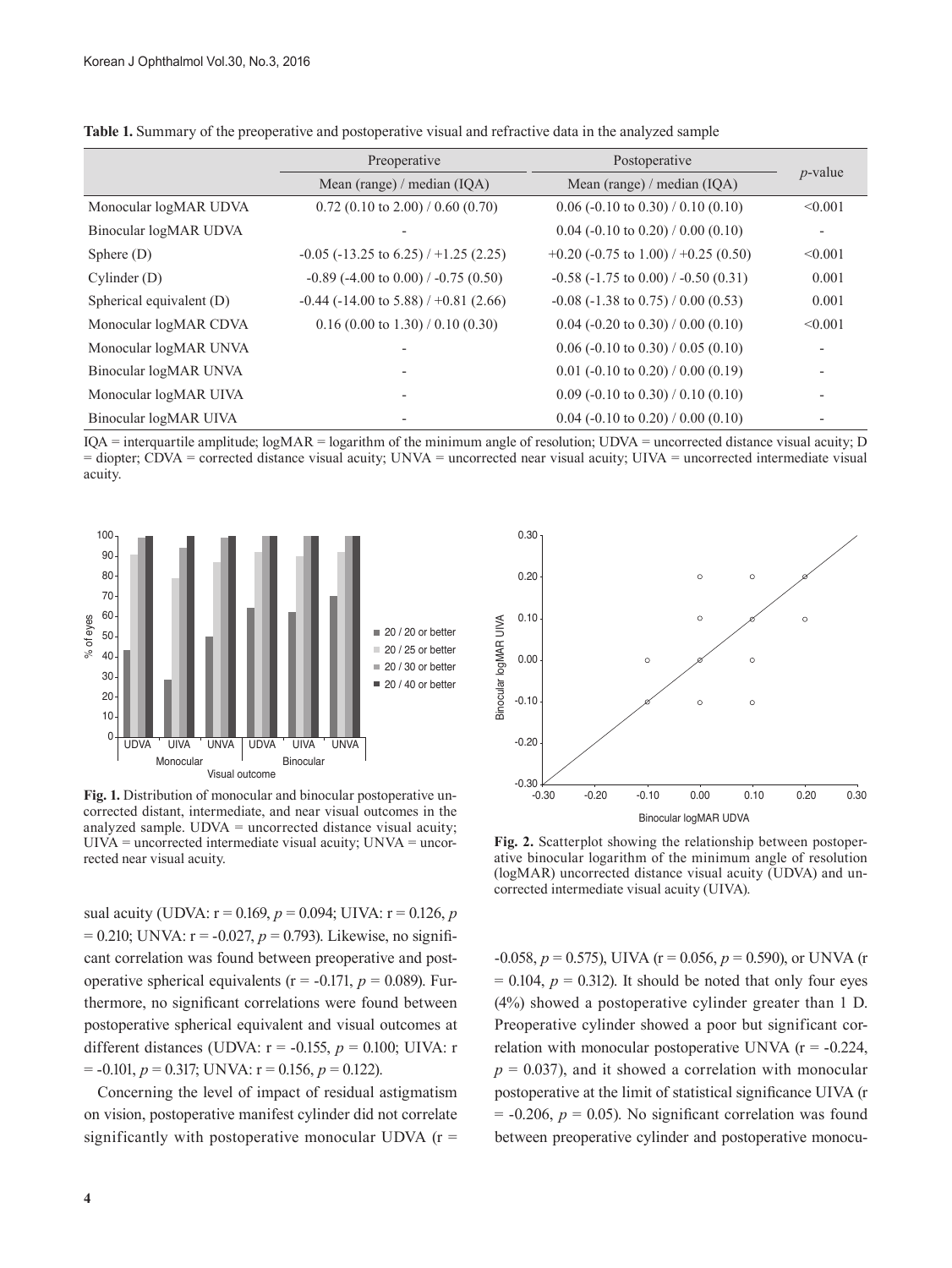#### Ability to perform daily activities

After surgery, a total of 96% of patients were able to perform their daily activities without any problems. Only two patients (4%) reported that they could only partly perform their daily activities following surgery. Fig. 3 shows the distribution of the answers when patients were asked about difficulty in performing daily activities. No statistically significant differences in binocular logMAR UNVA were found between patients reporting no difficulty or partial difficulty in reading a newspaper ( $p = 0.290$ ), reading a book ( $p = 0.755$ ), doing computer work ( $p = 0.084$ ), or doing handicraft work ( $p = 0.385$ ). A difference near the limit for statistical significance was found in binocular logMAR UIVA between patients reporting no difficulty or partial difficulty in doing computer work  $(0.01 \pm 0.07 \text{ vs.})$  $0.06 \pm 0.08$ ,  $p = 0.060$ ). No statistically significant difference in binocular logMAR UDVA was found between patients reporting no difficulty or partial difficulty in driving at night ( $p = 0.346$ ). When the results were compared based on preoperative refractive status, no statistically significant differences were found with regard to the difficulty levels of performing daily activities evaluated among myopes and hyperopes ( $p \ge 0.299$ ).

### Spectacle independence

Mean spectacle independence scores (range, 0 to 40) for reading, doing computer work, and for distance were 10.33  $\pm$  12.47, 5.71  $\pm$  11.90, and 3.92  $\pm$  9.77, respectively. Binocular UDVA did not correlate significantly with spectacle independence score for reading  $(r = -0.073, p = 0.619)$ , doing computer work ( $r = 0.097$ ,  $p = 0.505$ ), or for distance ( $r =$  $-0.101$ ,  $p = 0.484$ ). A similar finding was obtained for binocular UIVA (reading:  $r = 0.172$ ,  $p = 0.237$ ; computer work:  $r = 0.244$ ,  $p = 0.091$ ; distance:  $r = 0.016$ ,  $p = 0.910$ ) and UNVA (reading:  $r = 0.005$ ,  $p = 0.974$ ; computer work:  $r =$ 0.247,  $p = 0.087$ ; distance:  $r = 0.084$ ,  $p = 0.561$ ). A total of 43 patients (86%) were able to complete the questionnaire without the use of any additional optical correction. No significant differences among myopes and hyperopes were found in the levels of spectacle independence for reading  $(p = 0.597)$ , doing computer work  $(p = 0.947)$ , or for distance ( $p = 0.265$ ).



**Fig. 3.** Distribution of patient responses regarding difficulty performing the following activities (scale:  $1 = \text{ves}, 2 = \text{partly}, 3 = \text{no},$ and  $4 =$  no assessable): reading the newspaper, reading a book, watching TV, driving a car during the day, driving a car at night, shopping, doing computer work, working in the house or garden, and doing handicraft work.

### Photic phenomena and other visual disturbances

The mean intensity scores were: for glare during the day  $10.15 \pm 9.08$  (range, 0 to 30), glare at night  $15.15 \pm 12.02$ (range, 1 to 39), ocular burning or pain  $6.51 \pm 9.28$  (range, 0 to 37), halos  $13.34 \pm 10.82$  (range, 0 to 37), ghost images  $4.49 \pm 7.92$  (range, 0 to 36), visual problems under bright light  $10.34 \pm 10.36$  (range, 0 to 37), visual problems under normal light  $4.88 \pm 7.73$  (range, 0 to 30), visual problems under dim light  $13.90 \pm 10.58$  (range, 0 to 39), irritation from halos in traffic  $12.32 \pm 11.21$  (range, 0 to 39), and irritation from halos during daily activities  $7.24 \pm 8.69$  (range, 0 to 35), respectively. No significant correlations between binocular UDVA and the subjective grades of evaluated disturbances were found (glare during the day:  $r = 0.037$ , *p*  $= 0.803$ ; glare at night:  $r = 0.008$ ,  $p = 0.957$ ; ocular burning or pain:  $r = -0.022$ ,  $p = 0.882$ ; halos:  $r = -0.109$ ,  $p = 0.166$ ; ghost images:  $r = -0.199$ ,  $p = 0.166$ ; visual problems under bright light:  $r = -0.133$ ,  $p = 0.359$ ; visual problems under normal light:  $r = 0.003$ ,  $p = 0.981$ ; visual problems under dim light:  $r = -0.113$ ,  $p = 0.433$ ; irritation from halos in traffic:  $r = 0.097$ ,  $p = 0.518$ ; irritation from halos during daily activities:  $r = -0.191$ ,  $p = 0.203$ ). Likewise, binocular UIVA (glare during the day:  $r = 0.045$ ,  $p = 0.760$ ; glare at night: r  $p = 0.108$ ,  $p = 0.469$ ; ocular burning or pain:  $r = 0.030$ ,  $p =$ 0.837; halos:  $r = -0.013$ ,  $p = 0.930$ ; ghost images:  $r = -0.169$ ,  $p = 0.241$ ; visual problems under bright light:  $r = -0.003$ , *p*  $= 0.984$ ; visual problems under normal light:  $r = 0.113$ ,  $p =$ 0.435; visual problems under dim light:  $r = -0.133$ ,  $p =$ 0.356; irritation from halos in traffic:  $r = 0.108$ ,  $p = 0.472$ ;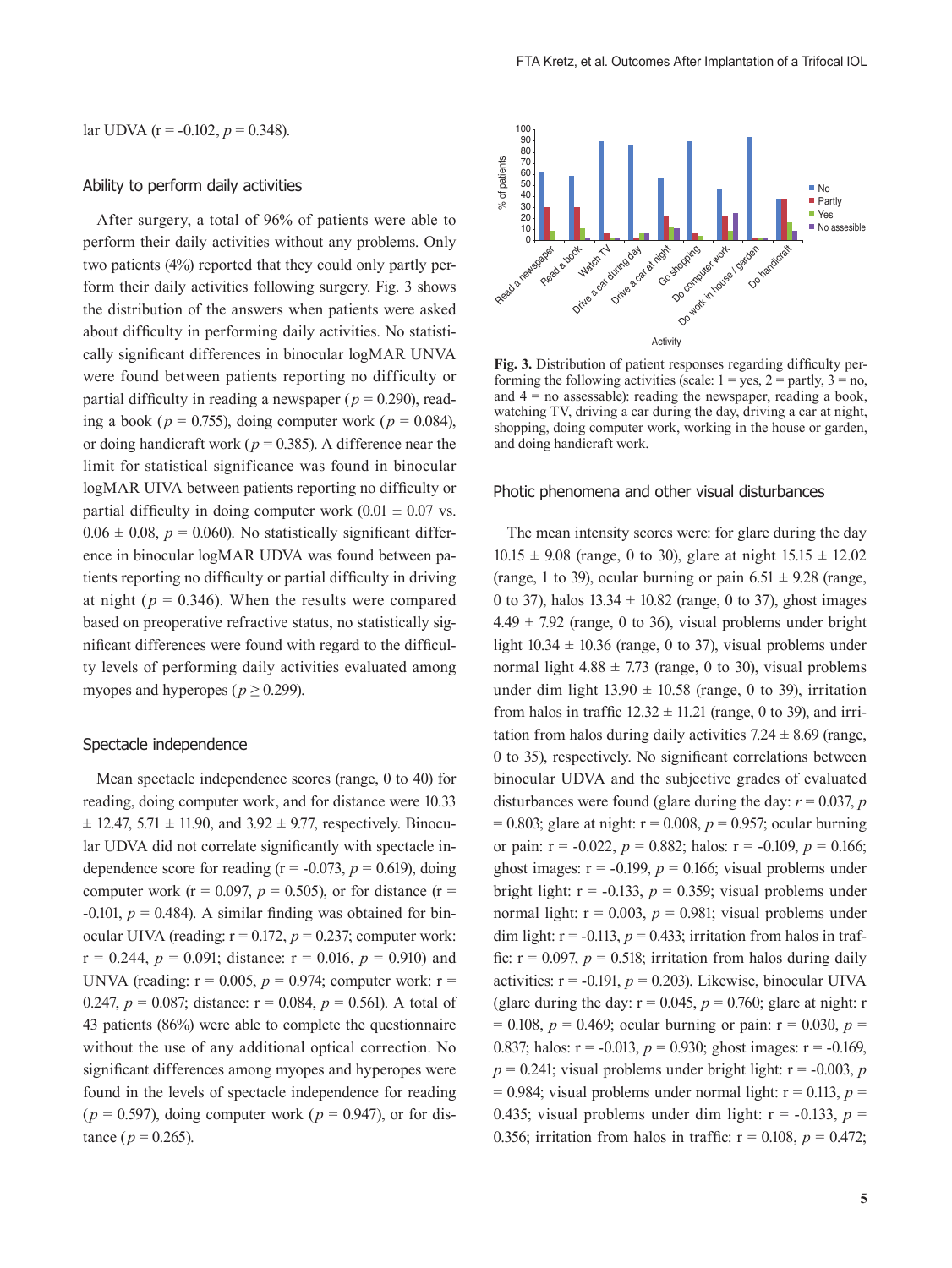irritation from halos during daily activities:  $r = 0.040$ ,  $p =$ 0.790) and UNVA (glare during the day:  $r = 0.182$ ,  $p =$ 0.211; glare at night:  $r = 0.083$ ,  $p = 0.579$ ; ocular burning or pain:  $r = -0.043$ ,  $p = 0.770$ ; halos:  $r = 0.209$ ,  $p = 0.150$ ; ghost images:  $r = -0.141$ ,  $p = 0.328$ ; visual problems under bright light:  $r = 0.046$ ,  $p = 0.749$ ; visual problems under normal light:  $r = 0.128$ ,  $p = 0.374$ ; visual problems under dim light:  $r = -0.022$ ,  $p = 0.881$ ; irritation from halos in traffic:  $r =$ 0.083,  $p = 0.578$ ; irritation from halos during daily activities:  $r = 0.145$ ,  $p = 0.337$ ) did not correlate with the subjective grade of evaluated symptoms. No significant postoperative differences in the levels of the different photic phenomena were found between myopes and hyperopes (*p*   $\geq 0.073$ ).

### Patient overall satisfaction

A total of 80% of patients reported to be completely happy with the surgical outcome, and 16% reported to be moderately happy. Only two patients (4%) reported to be unhappy with the results of cataract surgery. A total of 44 patients (88%) would choose the same IOL again, and 43 patients (86%) would recommend the surgery and IOL. No significant differences between myopic and hyperopic patients were found with regard to patient satisfaction with the surgery ( $p = 0.120$ ).

# **Discussion**

The trifocal IOL evaluated in the current study combines a bifocal and trifocal diffractive pattern on the anterior surface of the lens in order to provide an asymmetrical light distribution generating distant, intermediate, and near foci [3-6]. Several studies have confirmed the good performance of this IOL in terms of visual and refractive outcomes [3-6], but there is still limited evidence on the impact of this multifocal IOL on patient satisfaction, spectacle independence, and patient ability to perform common daily activities, such as reading or driving. For this reason, this study has evaluated these aspects by means of a self-developed questionnaire and evaluation of visual and refractive outcomes.

In our sample, mean monocular postoperative logMAR UDVA ranged from -0.10 to 0.30, with a mean value of 0.06. This confirms the efficacy of the evaluated IOL in

successfully restoring distant vision after lensectomy. Likewise, an excellent binocular logMAR UDVA was found in our sample, with a mean value of 0.04 and a range from -0.10 to 0.20. Our results are consistent with those reported by most authors evaluating the same and other trifocal IOLs [3-6,9-15]. Table 2 summarizes the visual and refractive outcomes reported by other authors evaluating trifocal IOLs and other types of multifocal IOLs [3,4,6,7,10- 13,15-24]. Somewhat worse UDVA outcomes have been reported by Alio et al. [10] and Sheppard et al. [11] and for trifocal IOLs that combine two bifocal diffractive patterns (FineVision IOL from PhysIOL). The studies reported mean postoperative logMAR UDVA values of  $0.19 \pm 0.09$ and  $0.18 \pm 0.13$ , respectively. Differences in sample size, patient characteristics, follow-up, and visual acuity testing can explain the differences between the same types of IOL. Voskresenskaya et al. [15] also reported slightly worse postoperative UDVA outcomes with another trifocal IOL model (mean, 0.13) compared to those obtained in our series (Table 2). In comparison with other types of diffractive multifocal IOLs, our results were either comparable [16-22] or better (Table 2)[23]. When our results were compared to those obtained with other refractive multifocal IOLs, the superiority of the evaluated diffractive IOL was obvious [7,18,24].This can be easily explained by the greater amount of higher-order aberrations induced by refractive multifocal IOLs compared to diffractive models [7,24]. Specifically, rotationally asymmetric refractive multifocal IOLs are known to induce significant amounts of primary coma, which can limit the visual acuity achieved with the implant [7,24].

The good uncorrected visual outcome found in our series was consistent with the significant changes in magnitude of the manifest refraction components. A mean postoperative spherical equivalent of +0.08 D (range, -1.38 to +0.75 D) was found in our series, which is similar to values reported by other authors evaluating the same trifocal IOL [3-6] and other trifocal [9,12-14] and multifocal IOLs (Table 2) [16-23]. In contrast, a myopic residual refractive error trend was reported with the trifocal MIOL-Record, which exhibited a mean postoperative spherical equivalent of  $-0.41 \pm 0.49$  D [15]. This might be due to the use of a non-optimized A-constant for this specific type of trifocal IOL or to the selection of an inadequate refractive target. It should be noted that some residual myopia is intended when monofocal IOLs are implanted; however, this does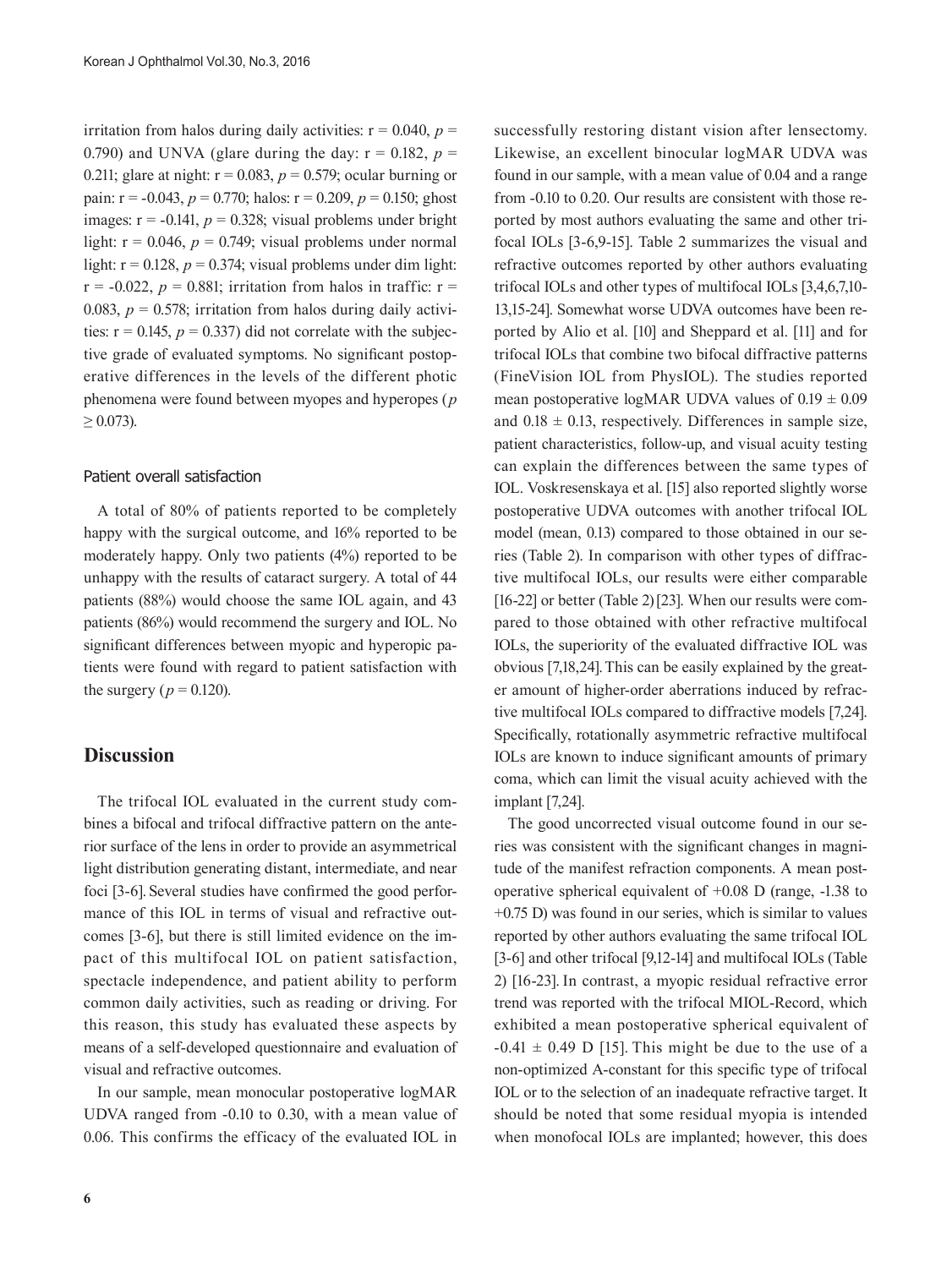| $0.352 \pm 0.040$<br>$0.265 \pm 0.099$<br>$0.401 \pm 0.042$<br>(defocus curve)<br>(defocus curve)<br>decimal 50 cm<br>$0.16 \pm 0.16$<br>$0.60 \pm 0.20$<br>$0.18 \pm 0.13$<br>$0.38 \pm 0.14$<br>$0.14 \pm 0.17$<br>$0.02 \pm 0.13$<br>Around 0.10<br>Around 0.29<br>Bino 70 cm<br>$0.15 \pm 0.15$<br>Bino 70 cm<br>Bino 60 cm<br>Bino 60 cm<br>$\mathbf{I}$<br>decimal 50 cm<br>$0.58 \pm 0.16$<br>$0.21 \pm 0.14$<br>$0.19 \pm 0.14$<br>Bino 60 cm<br>Patient's preferred<br>$0.031 \pm 0.125$<br>$0.014 \pm 0.013$<br>$0.049 \pm 0.011$<br>Reading acuity<br>$-0.01 \pm 0.06$<br>$0.03 \pm 0.05$<br>$-0.05 \pm 0.06$<br>$0.25 \pm 0.16$<br>$0.21 \pm 0.18$<br>$0.19 \pm 0.15$<br>$0.12 \pm 0.18$<br>$-0.05 \pm 0.07$<br>$0.03 \pm 0.05$<br>$0.89 \pm 0.12$<br>$0.13 \pm 0.13$<br>$0.18 \pm 0.11$<br>Bino 40 cm<br>Bino 40 cm<br>$-0.02 + 0.08$<br>28.4 cm<br>29.2 cm<br>33.3 cm<br>distance<br>decimal<br>$33 \text{ cm}$<br>$40 \text{ cm}$<br>$33 \text{ cm}$<br>40 cm<br>$40 \text{ cm}$<br>Patient's preferred<br>$0.048 \pm 0.150$<br>$0.057 \pm 0.010$<br>$0.015 \pm 0.011$<br>Reading acuity<br>$-0.04 \pm 0.18$<br>$-0.05 \pm 0.07$<br>$0.27 \pm 0.14$<br>$0.25 \pm 0.15$<br>$0.42 \pm 0.18$<br>$0.19 \pm 0.12$<br>$0.85 \pm 0.13$<br>$0.16 \pm 0.13$<br>$0.30 \pm 0.21$<br>$0.03 \pm 0.09$<br>Bino 40 cm<br>$29.2 \text{ cm}$<br>30.1 cm<br>35.3 cm<br>decimal<br>distance<br>$33 \text{ cm}$<br>$40 \text{ cm}$<br>$33 \text{ cm}$<br>$40 \text{ cm}$<br>$40 \text{ cm}$<br>40 cm<br>$0.054 \pm 0.005$<br>$0.039 \pm 0.006$<br>$0.102 \pm 0.191$<br>$-0.05 \pm 0.09$<br>$-0.04 \pm 0.10$<br>$-0.08 \pm 0.10$<br>$-0.08 \pm 0.08$<br>$-0.08 \pm 0.04$<br>$0.86 \pm 0.23$<br>$0.03 \pm 0.09$<br>$0.06 \pm 0.08$<br>$0.06 \pm 0.10$<br>$0.09 \pm 0.18$<br>$0.13 \pm 0.13$<br>$0.03 \pm 0.05$<br>$-0.06 \pm 0.05$<br>$0.06 \pm 0.11$<br>decimal<br>Bino<br>Bino<br>$0.225 \pm 0.234$<br>$0.095 \pm 0.016$<br>$0.122 \pm 0.038$<br>$0.01 \pm 0.18$<br>$0.12 \pm 0.16$<br>$0.02 \pm 0.13$<br>$0.15 \pm 0.12$<br>$0.12 \pm 0.13$<br>$0.20 \pm 0.17$<br>$0.25 \pm 0.33$<br>$0.12 \pm 0.11$<br>$0.08 \pm 0.11$<br>$0.74 \pm 0.21$<br>decimal<br>Bino<br>ReSTOR SN6AD3<br>ReSTOR SN6AD3<br>ReSTOR SN6AD1<br>ReSTOR SN60D3<br>ReSTOR SN60D3<br>ReZoom (6 mon)<br>Mplus LS-312<br>MF30 (3 mon)<br>ReSTOR N60D3<br>ReSTOR A60D3<br>MF30 (around<br>Acri.LISA 366D<br>Acri.LISA 366D<br>Acri.LISA 366D<br>Acri.LISA 366D<br>Acri.LISA 366D<br>Mplus LS-312<br>Tecnis ZMB00<br>MIOL-Record<br>$(6 \text{ mon})$<br>$(6 \text{ mon})$<br>$(6 \text{ mon})$<br>$(6 \text{ mon})$<br>$(3 \text{ mon})$<br>$(6 \text{ mon})$<br>$(6 \text{ mon})$<br>$6 \text{ mon}$<br>$22.91 \pm 0.69$<br>$23.20 \pm 1.18$<br>$22.83 \pm 1.18$<br>$23.10 \pm 0.87$<br>$23.54 \pm 0.98$<br>$24.21 \pm 2.56$<br>$23.54 \pm 0.98$<br>$23.03 \pm 0.92$<br>$23.63 \pm 1.18$<br>$25.01 \pm 3.05$<br>$24.36 \pm 2.71$<br>$23.81 \pm 1.79$<br>$24.36 \pm 2.71$<br>36<br>$\sqrt{2}$<br>26<br>162<br>650<br>$\overline{40}$<br>20<br>$20$<br>24<br>670<br>$20$<br>$\overline{c}$<br>36<br>48<br>78<br>84<br>$\overline{31}$ | Author (year)                  | Eyes | AL (mm) | Table 2. Comparison of our monocular outcomes to those obtained by previous authors using different multifocal IOL modalities<br>IOL (follow-up) | <b>IOgMAR UDVA</b> | logMAR CDVA | logMAR UNVA | logMAR CNVA | logMAR UIVA | logMAR CIVA |
|------------------------------------------------------------------------------------------------------------------------------------------------------------------------------------------------------------------------------------------------------------------------------------------------------------------------------------------------------------------------------------------------------------------------------------------------------------------------------------------------------------------------------------------------------------------------------------------------------------------------------------------------------------------------------------------------------------------------------------------------------------------------------------------------------------------------------------------------------------------------------------------------------------------------------------------------------------------------------------------------------------------------------------------------------------------------------------------------------------------------------------------------------------------------------------------------------------------------------------------------------------------------------------------------------------------------------------------------------------------------------------------------------------------------------------------------------------------------------------------------------------------------------------------------------------------------------------------------------------------------------------------------------------------------------------------------------------------------------------------------------------------------------------------------------------------------------------------------------------------------------------------------------------------------------------------------------------------------------------------------------------------------------------------------------------------------------------------------------------------------------------------------------------------------------------------------------------------------------------------------------------------------------------------------------------------------------------------------------------------------------------------------------------------------------------------------------------------------------------------------------------------------------------------------------------------------------------------------------------------------------------------------------------------------------------------------------------------------------------------------------------------------------------------------------------------------------------------------------------------------------------------------------------------------------------------------------------------------------------------------------------------------------------------------------------------------------------------------|--------------------------------|------|---------|--------------------------------------------------------------------------------------------------------------------------------------------------|--------------------|-------------|-------------|-------------|-------------|-------------|
|                                                                                                                                                                                                                                                                                                                                                                                                                                                                                                                                                                                                                                                                                                                                                                                                                                                                                                                                                                                                                                                                                                                                                                                                                                                                                                                                                                                                                                                                                                                                                                                                                                                                                                                                                                                                                                                                                                                                                                                                                                                                                                                                                                                                                                                                                                                                                                                                                                                                                                                                                                                                                                                                                                                                                                                                                                                                                                                                                                                                                                                                                                |                                |      |         |                                                                                                                                                  |                    |             |             |             |             |             |
|                                                                                                                                                                                                                                                                                                                                                                                                                                                                                                                                                                                                                                                                                                                                                                                                                                                                                                                                                                                                                                                                                                                                                                                                                                                                                                                                                                                                                                                                                                                                                                                                                                                                                                                                                                                                                                                                                                                                                                                                                                                                                                                                                                                                                                                                                                                                                                                                                                                                                                                                                                                                                                                                                                                                                                                                                                                                                                                                                                                                                                                                                                |                                |      |         |                                                                                                                                                  |                    |             |             |             |             |             |
|                                                                                                                                                                                                                                                                                                                                                                                                                                                                                                                                                                                                                                                                                                                                                                                                                                                                                                                                                                                                                                                                                                                                                                                                                                                                                                                                                                                                                                                                                                                                                                                                                                                                                                                                                                                                                                                                                                                                                                                                                                                                                                                                                                                                                                                                                                                                                                                                                                                                                                                                                                                                                                                                                                                                                                                                                                                                                                                                                                                                                                                                                                |                                |      |         |                                                                                                                                                  |                    |             |             |             |             |             |
|                                                                                                                                                                                                                                                                                                                                                                                                                                                                                                                                                                                                                                                                                                                                                                                                                                                                                                                                                                                                                                                                                                                                                                                                                                                                                                                                                                                                                                                                                                                                                                                                                                                                                                                                                                                                                                                                                                                                                                                                                                                                                                                                                                                                                                                                                                                                                                                                                                                                                                                                                                                                                                                                                                                                                                                                                                                                                                                                                                                                                                                                                                |                                |      |         |                                                                                                                                                  |                    |             |             |             |             |             |
|                                                                                                                                                                                                                                                                                                                                                                                                                                                                                                                                                                                                                                                                                                                                                                                                                                                                                                                                                                                                                                                                                                                                                                                                                                                                                                                                                                                                                                                                                                                                                                                                                                                                                                                                                                                                                                                                                                                                                                                                                                                                                                                                                                                                                                                                                                                                                                                                                                                                                                                                                                                                                                                                                                                                                                                                                                                                                                                                                                                                                                                                                                |                                |      |         |                                                                                                                                                  |                    |             |             |             |             |             |
|                                                                                                                                                                                                                                                                                                                                                                                                                                                                                                                                                                                                                                                                                                                                                                                                                                                                                                                                                                                                                                                                                                                                                                                                                                                                                                                                                                                                                                                                                                                                                                                                                                                                                                                                                                                                                                                                                                                                                                                                                                                                                                                                                                                                                                                                                                                                                                                                                                                                                                                                                                                                                                                                                                                                                                                                                                                                                                                                                                                                                                                                                                |                                |      |         |                                                                                                                                                  |                    |             |             |             |             |             |
|                                                                                                                                                                                                                                                                                                                                                                                                                                                                                                                                                                                                                                                                                                                                                                                                                                                                                                                                                                                                                                                                                                                                                                                                                                                                                                                                                                                                                                                                                                                                                                                                                                                                                                                                                                                                                                                                                                                                                                                                                                                                                                                                                                                                                                                                                                                                                                                                                                                                                                                                                                                                                                                                                                                                                                                                                                                                                                                                                                                                                                                                                                |                                |      |         |                                                                                                                                                  |                    |             |             |             |             |             |
|                                                                                                                                                                                                                                                                                                                                                                                                                                                                                                                                                                                                                                                                                                                                                                                                                                                                                                                                                                                                                                                                                                                                                                                                                                                                                                                                                                                                                                                                                                                                                                                                                                                                                                                                                                                                                                                                                                                                                                                                                                                                                                                                                                                                                                                                                                                                                                                                                                                                                                                                                                                                                                                                                                                                                                                                                                                                                                                                                                                                                                                                                                |                                |      |         |                                                                                                                                                  |                    |             |             |             |             |             |
|                                                                                                                                                                                                                                                                                                                                                                                                                                                                                                                                                                                                                                                                                                                                                                                                                                                                                                                                                                                                                                                                                                                                                                                                                                                                                                                                                                                                                                                                                                                                                                                                                                                                                                                                                                                                                                                                                                                                                                                                                                                                                                                                                                                                                                                                                                                                                                                                                                                                                                                                                                                                                                                                                                                                                                                                                                                                                                                                                                                                                                                                                                | Voskresenskaya                 |      |         |                                                                                                                                                  |                    |             |             |             |             |             |
|                                                                                                                                                                                                                                                                                                                                                                                                                                                                                                                                                                                                                                                                                                                                                                                                                                                                                                                                                                                                                                                                                                                                                                                                                                                                                                                                                                                                                                                                                                                                                                                                                                                                                                                                                                                                                                                                                                                                                                                                                                                                                                                                                                                                                                                                                                                                                                                                                                                                                                                                                                                                                                                                                                                                                                                                                                                                                                                                                                                                                                                                                                | Alio et al.<br>(2011) [19]     |      |         |                                                                                                                                                  |                    |             |             |             |             |             |
|                                                                                                                                                                                                                                                                                                                                                                                                                                                                                                                                                                                                                                                                                                                                                                                                                                                                                                                                                                                                                                                                                                                                                                                                                                                                                                                                                                                                                                                                                                                                                                                                                                                                                                                                                                                                                                                                                                                                                                                                                                                                                                                                                                                                                                                                                                                                                                                                                                                                                                                                                                                                                                                                                                                                                                                                                                                                                                                                                                                                                                                                                                | $(2011)$ [18]                  |      |         |                                                                                                                                                  |                    |             |             |             |             |             |
|                                                                                                                                                                                                                                                                                                                                                                                                                                                                                                                                                                                                                                                                                                                                                                                                                                                                                                                                                                                                                                                                                                                                                                                                                                                                                                                                                                                                                                                                                                                                                                                                                                                                                                                                                                                                                                                                                                                                                                                                                                                                                                                                                                                                                                                                                                                                                                                                                                                                                                                                                                                                                                                                                                                                                                                                                                                                                                                                                                                                                                                                                                |                                |      |         |                                                                                                                                                  |                    |             |             |             |             |             |
|                                                                                                                                                                                                                                                                                                                                                                                                                                                                                                                                                                                                                                                                                                                                                                                                                                                                                                                                                                                                                                                                                                                                                                                                                                                                                                                                                                                                                                                                                                                                                                                                                                                                                                                                                                                                                                                                                                                                                                                                                                                                                                                                                                                                                                                                                                                                                                                                                                                                                                                                                                                                                                                                                                                                                                                                                                                                                                                                                                                                                                                                                                |                                |      |         |                                                                                                                                                  |                    |             |             |             |             |             |
|                                                                                                                                                                                                                                                                                                                                                                                                                                                                                                                                                                                                                                                                                                                                                                                                                                                                                                                                                                                                                                                                                                                                                                                                                                                                                                                                                                                                                                                                                                                                                                                                                                                                                                                                                                                                                                                                                                                                                                                                                                                                                                                                                                                                                                                                                                                                                                                                                                                                                                                                                                                                                                                                                                                                                                                                                                                                                                                                                                                                                                                                                                | $(2011)$ [24]                  |      |         |                                                                                                                                                  |                    |             |             |             |             |             |
|                                                                                                                                                                                                                                                                                                                                                                                                                                                                                                                                                                                                                                                                                                                                                                                                                                                                                                                                                                                                                                                                                                                                                                                                                                                                                                                                                                                                                                                                                                                                                                                                                                                                                                                                                                                                                                                                                                                                                                                                                                                                                                                                                                                                                                                                                                                                                                                                                                                                                                                                                                                                                                                                                                                                                                                                                                                                                                                                                                                                                                                                                                | Ramon et al.<br>$(2012)$ $[7]$ |      |         |                                                                                                                                                  |                    |             |             |             |             |             |
|                                                                                                                                                                                                                                                                                                                                                                                                                                                                                                                                                                                                                                                                                                                                                                                                                                                                                                                                                                                                                                                                                                                                                                                                                                                                                                                                                                                                                                                                                                                                                                                                                                                                                                                                                                                                                                                                                                                                                                                                                                                                                                                                                                                                                                                                                                                                                                                                                                                                                                                                                                                                                                                                                                                                                                                                                                                                                                                                                                                                                                                                                                |                                |      |         |                                                                                                                                                  |                    |             |             |             |             |             |

**7**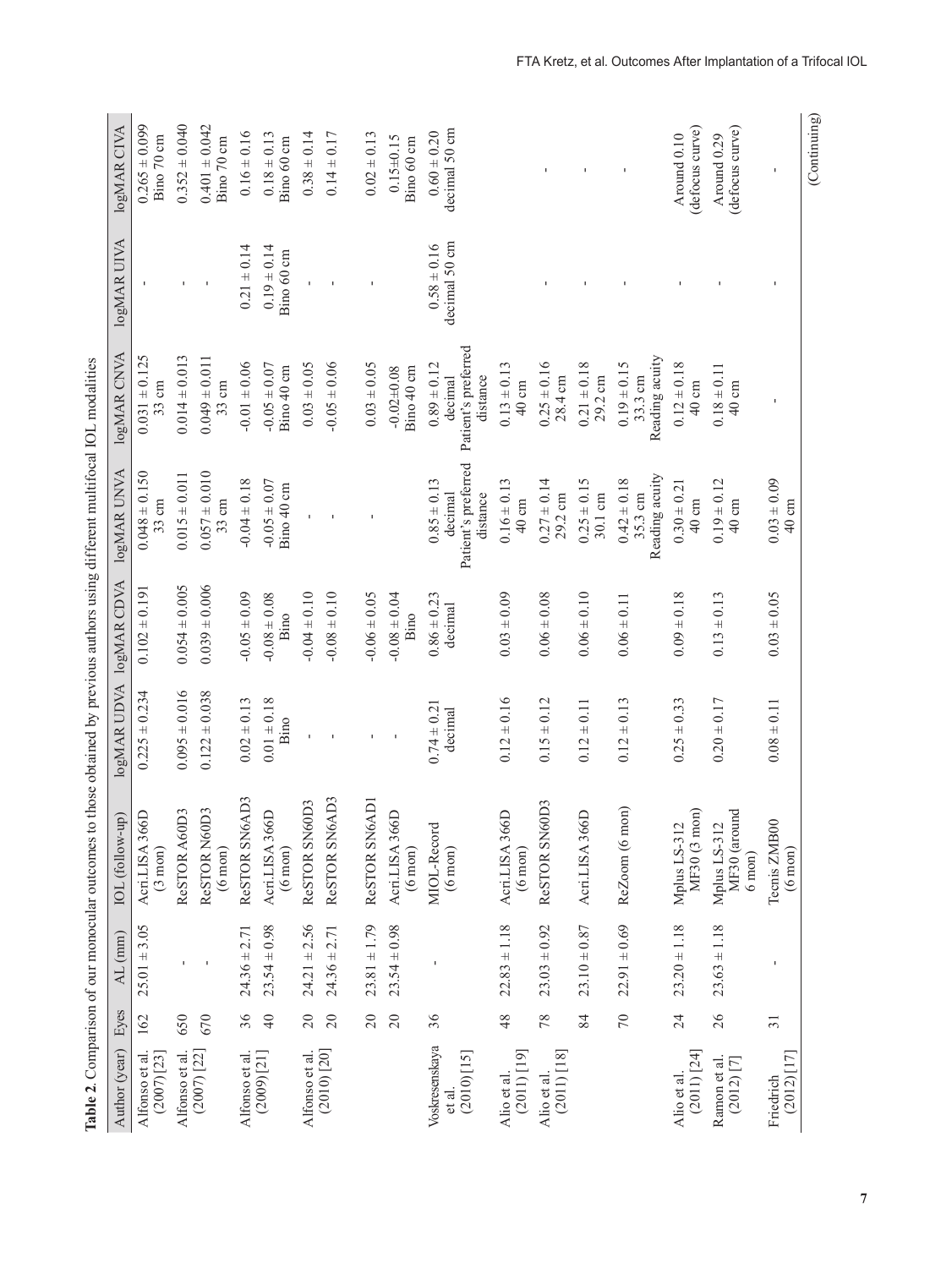| Table 2. Continued                                    |                 |                        |                                                                                                                                                                               |                                    |                                    |                                                    |                                                    |                                    |                                                                                                                                |
|-------------------------------------------------------|-----------------|------------------------|-------------------------------------------------------------------------------------------------------------------------------------------------------------------------------|------------------------------------|------------------------------------|----------------------------------------------------|----------------------------------------------------|------------------------------------|--------------------------------------------------------------------------------------------------------------------------------|
| Author (year)                                         | Eyes            | AL (mm)                | IOL (follow-up)                                                                                                                                                               |                                    | <b>IOgMAR UDVA</b> IOgMAR CDVA     | <b>IOgMAR UNVA</b>                                 | logMAR CNVA                                        | <b>logMAR UIVA</b>                 | logMAR CIVA                                                                                                                    |
| Cochener et<br>al. $(2012)$<br>[13]                   | 94              | $23.13 \pm 1.17$       | FineVision (6 mon)                                                                                                                                                            | $0.08 \pm 0.12$                    | $0.03 \pm 0.16$                    | $0.01 \pm 0.06$<br>$35 \text{ cm}$                 | $0.00 \pm 0.05$<br>35 cm                           | $0.08 \pm 0.12$<br>$65 \text{ cm}$ | $0.08 \pm 0.10$<br>$65 \text{ cm}$                                                                                             |
| al. $(2013)$<br>[12]<br>Vryghem et                    | 50              | $23.70 \pm 1.08$       | FineVision (6 mon)                                                                                                                                                            | $0.06 \pm 0.09$                    | $0.00 \pm 0.08$                    | $0.11 \pm 0.12$<br>$35 \text{ cm}$                 | $0.09 \pm 0.12$<br>35 cm                           | $0.05 \pm 0.19$<br>$70 \text{ cm}$ | $0.06 \pm 0.19$<br>$70 \text{ cm}$                                                                                             |
| $(2013)$ [10]<br>Alio et al.                          | $\overline{4}$  |                        | FineVision (6 mon)                                                                                                                                                            | $0.18 \pm 0.13$                    | $0.05 \pm 0.06$                    | $0.26 \pm 0.15$<br>40 cm                           |                                                    | $0.20 \pm 0.11$<br>80 cm           |                                                                                                                                |
| al. $(2013)$<br>[11]<br>Sheppard et                   | $30\,$          |                        | FineVision (2 mon)                                                                                                                                                            | $0.19 \pm 0.09$                    | $0.08 \pm 0.08$                    |                                                    |                                                    |                                    |                                                                                                                                |
| Schmickler et<br>al. $(2013)$<br>[16]                 | 104             |                        | Tecnis ZMB00<br>$(4 to 6$ mon                                                                                                                                                 | $0.02 \pm 0.10$                    | $-0.05 \pm 0.08$                   | Patient's preferred<br>$0.15 \pm 0.30$<br>distance | Patient's preferred<br>$0.15 \pm 0.33$<br>distance |                                    | (defocus curve)<br>Around 0.22                                                                                                 |
| (2014)[4]<br>Mojzis et al                             | $\Im$           |                        | AT LISA tri 839 MP<br>$(6 \text{ mon})$                                                                                                                                       | $-0.03 \pm 0.09$                   | $-0.05 \pm 0.08$                   | $0.20 \pm 0.12$<br>$33 \text{ cm}$                 | $0.13 \pm 0.10$<br>$33 \text{ cm}$                 | $0.08 \pm 0.10$<br>66 cm           | $0.06 \pm 0.11$<br>66 cm                                                                                                       |
| $(2014)$ [6]<br>Law et al.                            | 60              |                        | $20.96 \pm 25.88$ AT LISA tri 839 MP<br>$(6 \text{ mon})$                                                                                                                     | $0.05 \pm 0.07$                    | $-0.02 \pm 0.05$                   | 40 cm (binocular)<br>$0.16 \pm 0.07$               | 40 cm (binocular)<br>$0.12 \pm 0.07$               |                                    | 70 cm (binocular)<br>$0.16 \pm 0.07$                                                                                           |
| $(2014)$ [3]<br>Mojzis et al                          | 30              | $23.26 \pm 1.29$       | AT LISA 801                                                                                                                                                                   | $0.00 \pm 0.13$                    | $-0.03 \pm 0.11$                   | $0.21 \pm 0.12$                                    | $0.16 \pm 0.11$                                    | $0.24 \pm 0.16$                    | $0.06 \pm 0.10$                                                                                                                |
|                                                       | $\overline{30}$ | $23.21 \pm 0.90$       | AT LISA tri 839 MP<br>$(3 \text{ mon})$                                                                                                                                       | $-0.05 \pm 0.08$                   | $-0.06 \pm 0.07$                   | $0.07 \pm 0.09$<br>$33 \text{ cm}$                 | $0.06 \pm 0.07$<br>$33 \text{ cm}$                 | $0.03 \pm 0.08$<br>$80 \text{ cm}$ | $0.03 \pm 0.08$<br>80 cm                                                                                                       |
| Our study<br>(2015)                                   |                 | $100$ $23.92 \pm 1.29$ | AT LISA tri 839 MP<br>$(3 \text{ mon})$                                                                                                                                       | $(-0.10 \text{ to } 0.30)$<br>0.06 | $(-0.20 \text{ to } 0.30)$<br>0.04 | $(-0.10 to 0.30)$<br>40 cm<br>0.06                 |                                                    | $(-0.10 to 0.30)$<br>66 cm<br>0.09 |                                                                                                                                |
| sual acuity; $UNVA =$ uncorrected near visual acuity; |                 |                        | In the intraocular lens; AL = axial length; $logMAX = logarithm$ of the minimum angle of resolution; UDVA = uncorrected distance visual acuity; CDVA = corrected distance vi- |                                    |                                    |                                                    |                                                    |                                    | $CNNA =$ corrected near visual acuity; $UINA =$ uncorrected intermediate visual acuity; $CNNA =$ corrected intermediate visual |

| ֖֖֖֪֪ׅ֪֪֪ׅ֖֧֪֪ׅ֖֪֪֪֪ׅ֖֧֪֪ׅ֖֧֪֪֪ׅ֖֧֪֪֪֪֪֪֪֪֪֪֪֪֪֪֪֪֪֪֪֪֪֪֪֪֪֪֪֪֪֪ׅ֧֚֚֚֚֚֚֚֚֚֚֚֚֚֚֬֝֝֝֝֝֝֝֝֝֝<br>$\begin{array}{c} \hline \end{array}$                     |
|----------------------------------------------------------------------------------------------------------------------------------------------------------|
| l<br>י<br>ו<br>i<br>$\frac{1}{4}$<br>$N^{\rm corr}$<br>J<br>ì<br>$\frac{1}{2}$<br>$\epsilon$<br>Anilar lang A<br>$\frac{2}{1}$<br>]<br>)<br>C            |
| į<br>くりにく<br>$\Delta = \text{corr}$<br>ſ<br>፡<br>ł<br>$\frac{1}{4}$<br>ì<br>į<br>i<br>١<br>i<br>ì<br><b>Critical</b><br>I<br>$\mathsf{I}$<br>i<br>l<br>i |
| $\frac{1}{2}$<br><b>SALLE</b>                                                                                                                            |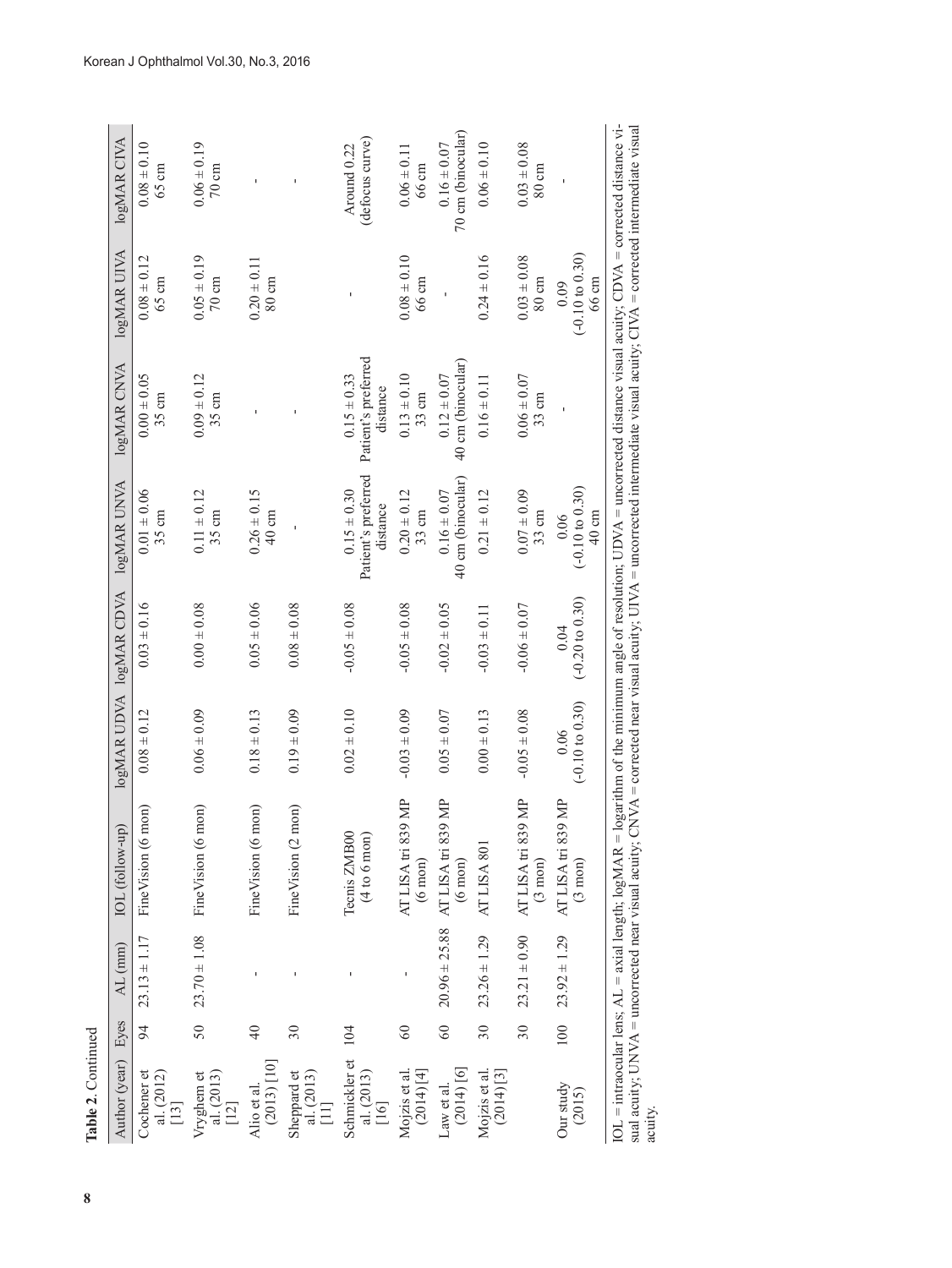not apply to trifocal IOLs, which are very susceptible to minimal residual refractive error. In our sample, a significant correlation was found between binocular postoperative UDVA and UIVA and also between UIVA and UNVA. Specifically, the worse was the postoperative binocular UDVA, the worse was the postoperative binocular UIVA, and vice versa. This confirms that the presence of residual refractive error significantly contributes to simultaneous degradation of distant, intermediate, and near visual foci. Furthermore, a trend of worse near visual outcome in cases of higher preoperative astigmatism was found, which confirms the need for a toric trifocal IOL in such cases.

The near visual outcomes obtained in our series were excellent, with 87% of eyes achieving a logMAR UNVA of 0.1 or better, 99% of eyes achieving 0.2 or better, and all eyes achieving 0.3 or better. The mean postoperative log-MAR UNVA was 0.06 when measured at 40 cm. This result is equivalent to that reported by Mojzis et al. [4] with the same type of trifocal IOL  $(0.07 \pm 0.09)$  measured at 33 cm) and slightly better than the UNVA outcome reported by the same authors in another study [3]  $(0.20 \pm 0.12 \text{ mea}$ sured at 33 cm) and by Law et al. [6]  $(0.16 \pm 0.07)$  binocularly measured at 40 cm). Several factors might account for this discrepancy, such as differences in patient samples (e.g., age, AL), surgical procedure, or examination protocol. The results of various authors evaluating the FineVision IOL also showed some discrepancies with regard to UNVA outcome. Mean logMAR values of  $0.00 \pm 0.04$ (measured at 35 cm),  $0.26 \pm 0.15$  (measured at 40 cm), 0.11  $\pm$  0.12 (measured at 35 cm), and 0.01  $\pm$  0.06 (measured at 35 cm) have been reported by Cochener et al. [9], Alio et al. [10], Vryghem and Heireman [12], and Cochener et al. [13], respectively. As previously stated, this variability in evaluation of the same type of IOL might be attributed to discrepancies in clinical protocol and sample selection. In any case, all reported mean values showed that trifocal IOLs are a good option for restoration of near visual function after cataract surgery. With the binary in phase trifocal IOL MIOL-Record, a mean logMAR UNVA of 0.07 was measured at the patient's preferred distance [15]. In comparison with bifocal diffractive IOLs, the evaluated trifocal IOL provides similar near visual outcomes (Table 2) [16-23]. In contrast, worse UNVA outcomes have been reported with rotationally asymmetric refractive multifocal IOLs [7,24]. Ramon et al. [7] and Alio et al. [24] reported

mean UNVA values of  $0.19 \pm 0.42$  (measured at 40 cm) and  $0.30 \pm 0.21$  (measured at 40 cm), respectively. As shown for distant visual outcomes, the increase in higher-order aberrations with the Mplus IOL limits the near visual acuity that can be achieved [7,24].

The intermediate visual outcomes obtained in our series were also very good, with 79% of eyes achieving a log-MAR UIVA of 0.1 or better, 94% of eyes achieving 0.2 or better, and all eyes achieving 0.3 or better. The mean postoperative logMAR UIVA was 0.09 when measured at 66 cm. Similar UIVA outcomes have been reported by other authors for the same trifocal IOL [3-6] and for other types of trifocal IOLs (Table 1) [9,12-14]. Only a slightly worse mean UIVA  $(0.20 \pm 0.11)$ , measured at 80 cm) was obtained in the study by Alio et al. [10]. As previously stated, differences in sample size, patient characteristics, follow-up, and visual acuity testing might have contributed to this discrepancy. In a comparative study of the bifocal and trifocal AT LISA IOLs conducted by Mojzis et al. [3], a significantly better UIVA was obtained in the group of eyes implanted with the trifocal IOL (bifocal  $0.24 \pm 0.16$  vs.  $0.03 \pm 0.08$ , 80 cm,  $p < 0.01$ ). With regard to the binary in phase trifocal MIOL-Record, a poorer UIVA was reported by Voskresenskaya et al. [15] (mean value of approximately 0.20 logMAR measured at 50 cm) when compared to the FineVision and AT LISA trifocal IOLs. As expected, the outcomes reported by different authors evaluating diffractive bifocal IOLs were more limited than those obtained by our research group for the AT LISA trifocal IOL and by other authors for the FineVision and AT LISA trifocal IOLs [3,20-23].

The level of spectacle independence achieved with implantation of the evaluated trifocal IOL was high, exhibiting low mean spectacle dependence scores. Specifically, the mean spectacle independence scores for reading, doing computer work, and for distance were  $10.33 \pm 12.47$ ,  $5.71 \pm 12.47$ 11.90, and  $3.92 \pm 9.77$ , respectively. This result is consistent with that obtained by Sheppard et al. [11] using the Near Activity Visual Questionnaire to assess patient satisfaction with uncorrected near vision after cataract surgery and implantation of the trifocal IOL FineVision. The authors found that a good mean Near Activity Visual Questionnaire Rasch score for near vision satisfaction  $(15.9 \pm 10.7)$ logits) [11]. In our series, no correlation was found between level of spectacle independence and binocular distant, intermediate, or near visual outcome. This can be easily ex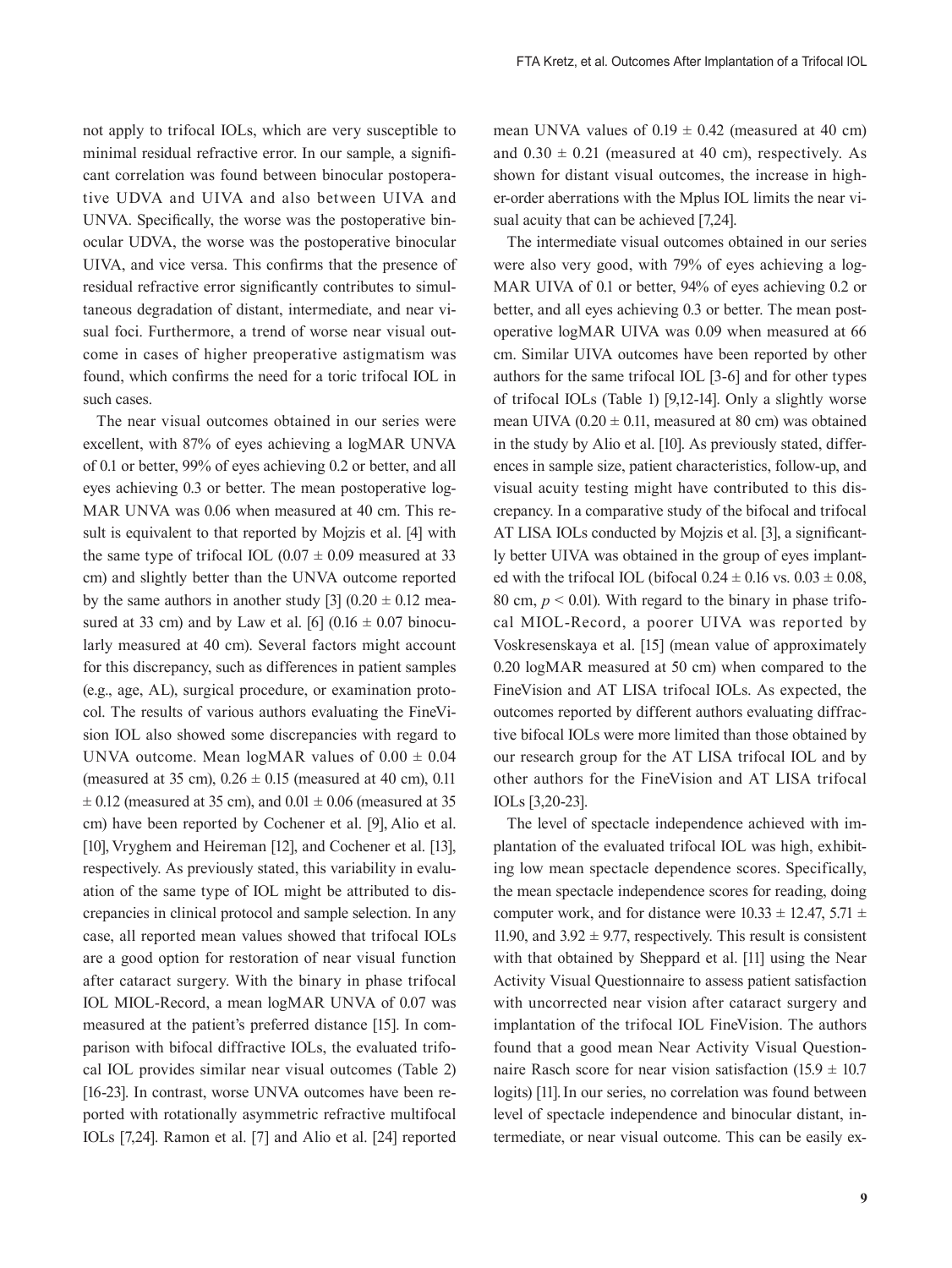plained, as most patients achieved binocular UDVA, UNVA, and UIVA close to 0.00 logMAR with a lack of significant residual refractive errors. This confirms the excellent performance of the trifocal IOL in terms of visual rehabilitation. Indeed, most patients reported no difficulty in performing tasks such as reading a newspaper, reading a book, driving a car at night, doing computer work, or doing handicraft work. Law et al. [6] used a self-developed questionnaire to evaluate the level of difficulty in performing vision-related tasks after cataract surgery with implantation of the same trifocal IOL that was evaluated in our series. They found no patients reporting difficulties in watching TV or driving [6]. Likewise, as in our study, moderate difficulty was reported by a limited percentage of patients for performing some near and intermediate visual tasks, such as reading the newspaper or working with the computer [6]. In our series, 96% of postoperative patients were able to perform their daily activities without any problems, and only two patients reported partial ability in performing their daily activities. As can be expected, a non-significant trend of a more limited binocular UIVA was found in patients reporting partial difficulty in doing computer work. According to these findings, the evaluated trifocal IOL has a positive impact on vision-related daily activities and allows them to be performed with minimal or no difficulty. Alio et al. [8] concluded in a comparative study that patients with bifocal full diffractive IOLs were able to better perform several daily tasks at near and intermediate distances compared to patients with apodized multifocal or monofocal IOLs.

Patients also graded the levels of photic phenomena using a subjective scale ranging from 0 (not at all) to 40 (very strong). Mean scores between 5 and 15 were obtained for glare during day, glare at night, halos, ghost images, bothersome halos in traffic, and bothersome halos during the day. This confirms a low occurrence of such potentially disabling disturbances. Furthermore, the perceptions of photic phenomena or visual disturbances did not correlate with binocular distant, intermediate, or near visual outcome. This seems logical, as the presence of photic phenomena with diffractive multifocal IOLs seems to be related to the diffractive component rather than residual refractive error. According to theoretical simulations, a double-halo formation due to two non-focused powers can be expected with the trifocal IOL evaluated in the current study [25]. Law et al. [6] found that the halos associated

with this IOL were well-tolerated, and their perception was reduced over time. Therefore, difficulties associated with perception decreased from 80% at 1 month to 40% at 6 months after IOL implantation. These authors also confirmed gradual reduction in the difficulties associated with glare perception. The percentage of patients experiencing these difficulties decreased from 73.3% at 1 month to 13.3% at 6 months after surgery [6]. Vryghem and Heireman [12] investigated the rate of halo perception after implantation of the FineVision trifocal IOL and concluded that 68% of patients did not perceive them as significant or disabling. Sheppard et al. [11] used halometry to measure the angular sizes of monocular and binocular photopic scotomas arising from a glare source after FineVision trifocal IOL implantation and found a mean scotoma size similar to that of previous studies on multifocal and accommodating IOLs.

The good visual and refractive outcomes, high level of spectacle independence, and low level of visual disturbances obtained in our series led to high levels of patient satisfaction. We found that 80% of patients reported complete satisfaction with the surgical outcome, and 16% reported to be moderately satisfied. Likewise, 88% of patients would choose the same IOL again, and 86% of patients would recommend the surgery and IOL to others. These results are consistent with those reported for other types of multifocal IOLs. Lubinski et al. [26] found that mean overall patient satisfaction was  $9.19 \pm 1.20$  (scale from 1 to 10, with 10 being the best score) at 6 months after implantation of an aspheric bifocal diffractive IOL.

As with any scientific study, our clinical study has several limitations that should be acknowledged. First, corrected near and intermediate visual acuity were not measured or recorded. These parameters are important for determining the potential interference of residual refractive error on final visual outcome. Another limitation was the use of a non-validated questionnaire to evaluate patient satisfaction, spectacle independence, and photic phenomena [6]. Future studies should be conducted using validated questionnaires in order to assess these parameters. This study can be considered an initial approach in evaluating the impact of AT LISA trifocal IOL implantation on patient daily activities.

In conclusion, cataract surgery with implantation of the AT LISA tri 839 MP IOL provides excellent distant, intermediate, and near visual outcomes. It is also associated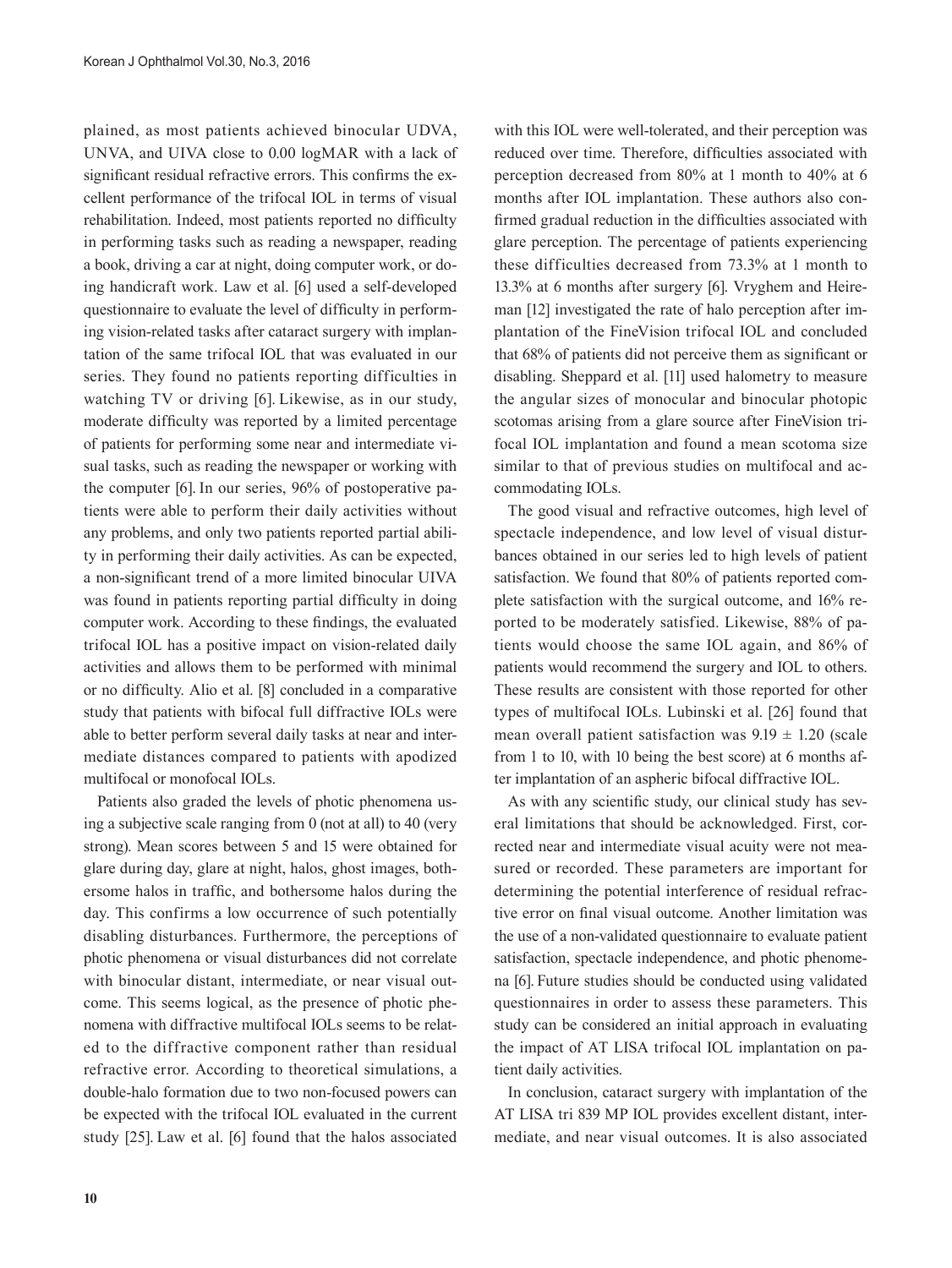with a high level of refractive correction predictability, a minimal level of disturbing photic phenomena, a positive impact on performance of vision-related daily activities, and high levels of postoperative patient satisfaction.

# **Conflict of Interest**

The members of the International Vision Correction and Research Centre receive research grants, travel costs, and lecture honoraria from Carl Zeiss Meditech (Jena, Germany).

# **Acknowledgements**

The study was supported by a research grant from the Klaus Tschira Foundation.

# **References**

- 1. Gatinel D, Pagnoulle C, Houbrechts Y, Gobin L. Design and qualification of a diffractive trifocal optical profile for intraocular lenses. *J Cataract Refract Surg* 2011;37:2060-7.
- 2. Valle P, Oti J, Canales V, Cagigal M. Visual axial PSF of diffractive trifocal lenses. *Opt Express* 2005;13:2782-92.
- 3. Mojzis P, Kukuckova L, Majerova K, et al. Comparative analysis of the visual performance after cataract surgery with implantation of a bifocal or trifocal diffractive IOL. *J Refract Surg* 2014;30:666-72.
- 4. Mojzis P, Pena-Garcia P, Liehneova I, et al. Outcomes of a new diffractive trifocal intraocular lens. *J Cataract Refract Surg* 2014;40:60-9.
- 5. Marques EF, Ferreira TB. Comparison of visual outcomes of 2 diffractive trifocal intraocular lenses. *J Cataract Refract Surg* 2015;41:354-63.
- 6. Law EM, Aggarwal RK, Kasaby H. Clinical outcomes with a new trifocal intraocular lens. *Eur J Ophthalmol*  2014;24:501-8.
- 7. Ramon ML, Pinero DP, Perez-Cambrodi RJ. Correlation of visual performance with quality of life and intraocular aberrometric profile in patients implanted with rotationally asymmetric multifocal IOLs. *J Refract Surg* 2012;28:93-9.
- 8. Alio JL, Plaza-Puche AB, Pinero DP, et al. Quality of life evaluation after implantation of 2 multifocal intraocular

lens models and a monofocal model. *J Cataract Refract Surg* 2011;37:638-48.

- 9. Cochener B, Vryghem J, Rozot P, et al. Clinical outcomes with a trifocal intraocular lens: a multicenter study. *J Refract Surg* 2014;30:762-8.
- 10. Alio JL, Montalban R, Pena-Garcia P, et al. Visual outcomes of a trifocal aspheric diffractive intraocular lens with microincision cataract surgery. *J Refract Surg* 2013;29:756-61.
- 11. Sheppard AL, Shah S, Bhatt U, et al. Visual outcomes and subjective experience after bilateral implantation of a new diffractive trifocal intraocular lens. *J Cataract Refract Surg* 2013;39:343-9.
- 12. Vryghem JC, Heireman S. Visual performance after the implantation of a new trifocal intraocular lens. *Clin Ophthalmol* 2013;7:1957-65.
- 13. Cochener B, Vryghem J, Rozot P, et al. Visual and refractive outcomes after implantation of a fully diffractive trifocal lens. *Clin Ophthalmol* 2012;6:1421-7.
- 14. Lesieur G. Outcomes after implantation of a trifocal diffractive IOL. *J Fr Ophtalmol* 2012;35:338-42.
- 15. Voskresenskaya A, Pozdeyeva N, Pashtaev N, et al. Initial results of trifocal diffractive IOL implantation. *Graefes Arch Clin Exp Ophthalmol* 2010;248:1299-306.
- 16. Schmickler S, Bautista CP, Goes F, et al. Clinical evaluation of a multifocal aspheric diffractive intraocular lens. *Br J Ophthalmol* 2013;97:1560-4.
- 17. Friedrich R. Intraocular lens multifocality combined with the compensation for corneal spherical aberration: a new concept of presbyopia-correcting intraocular lens. *Case Rep Ophthalmol* 2012;3:375-83.
- 18. Alio JL, Grabner G, Plaza-Puche AB, et al. Postoperative bilateral reading performance with 4 intraocular lens models: six-month results. *J Cataract Refract Surg* 2011;37:842- 52.
- 19. Alio JL, Plaza-Puche AB, Pinero DP, et al. Optical analysis, reading performance, and quality-of-life evaluation after implantation of a diffractive multifocal intraocular lens. *J Cataract Refract Surg* 2011;37:27-37.
- 20. Alfonso JF, Fernandez-Vega L, Puchades C, Montes-Mico R. Intermediate visual function with different multifocal intraocular lens models. *J Cataract Refract Surg* 2010;36:733-9.
- 21. Alfonso JF, Puchades C, Fernandez-Vega L, et al. Visual acuity comparison of 2 models of bifocal aspheric intraocular lenses. *J Cataract Refract Surg* 2009;35:672-6.